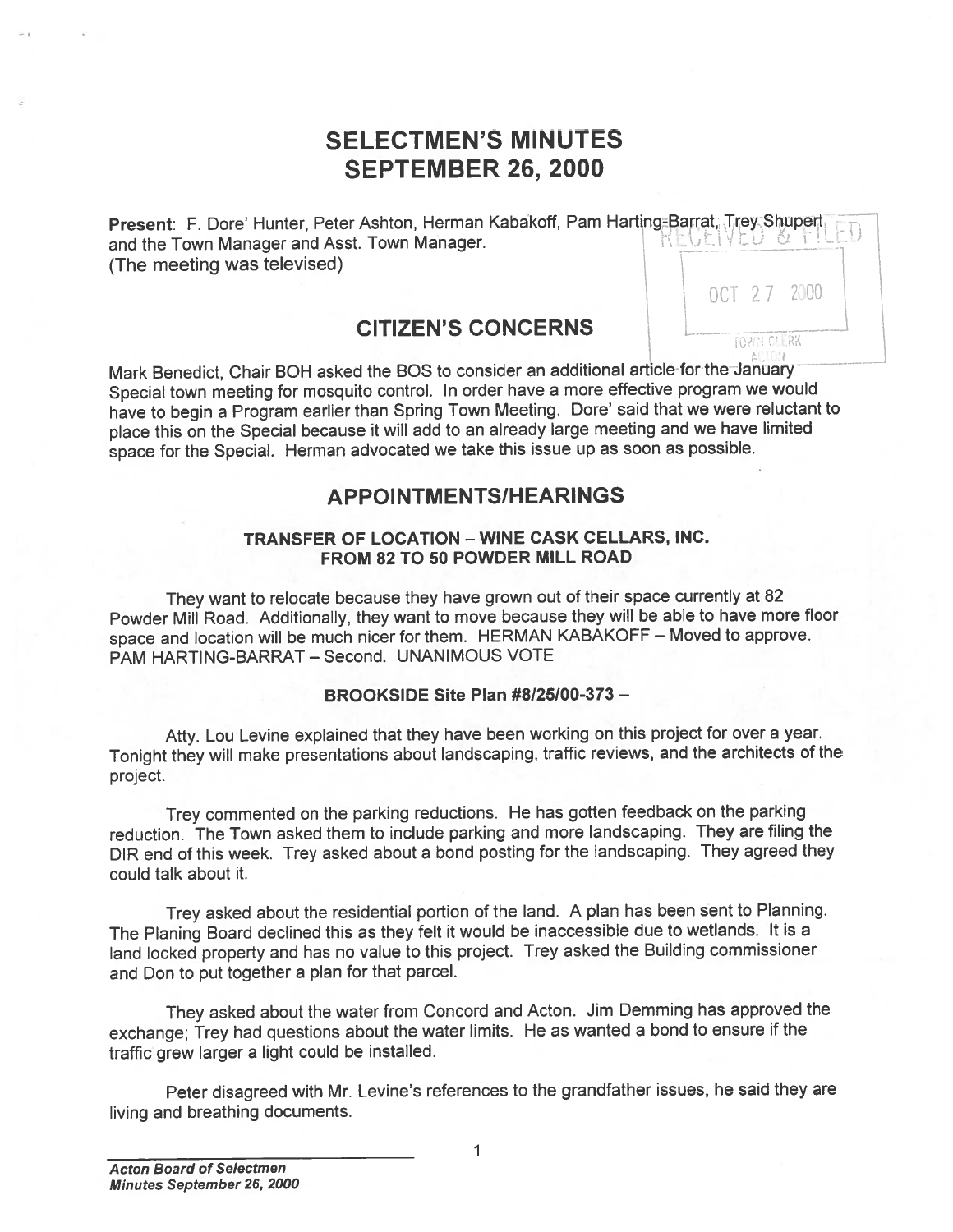Peter asked about the traffic light installation. Mass Highway has the authority over installation.

Peter asked about intersection failures. He wanted to know about police detail, which would cost \$55,000/year. He wanted to know how they would enforce the turning restrictions.

Dore' said he would vote for <sup>a</sup> light at the opening. He wanted <sup>a</sup> signal and felt that the developer should ge<sup>t</sup> it approve<sup>d</sup> by the State if they want to move this project ahead.

Pam Resor felt that it is not keeping with the Master Plan. She felt it is too large for the area now. She wanted traffic light and light for parking lot reduced She urge<sup>d</sup> the developer to downscale the project. She wanted the Master Plan considered. She would hope the effort would be made to ge<sup>t</sup> the landlocked parcel for Town use.

Mr. Scheffer — Again stressed the quality of life and safety issues

Rose Nicholson — Spoke about hours of operation and traffic on her street.

Stephanie Keifer — Attorney for the Esterbrook residents spoke about the affect this project would have on the surrounding streets and neighbors.

Mary Piro — Asked about several traffic situations that have not been addressed such as coffee shops.

Evelyn Burns — She wanted to impress the lunch hour at Bertucci's would draw more traffic then they think in addition to the parking for the workers. She wanted more information.

Rosemary Sullivan — She explained that she was the daughter of the DiDuca's and that her parents had approve<sup>d</sup> of the sale of the property, it is what they wanted.

Lauren Nicholson — Traffic concerns.

Howard Cooper -Pope Road — Asked about sidewalks.

William Kingman — Importance of village study and traffic issues

Scheffer — Wants the Board to have <sup>a</sup> traffic study with the town involved

Terry Lobes — Was interested in the entire project and wanted the intersections examined.

Dick Barry - Questions the time frame for getting <sup>a</sup> light.

Keith Shaw — Esterbrook Road felt it is too large wants it to be reduced.

TREY SHUPERT — Moved to continue until November 21 at 8:00 P.M. HERMAN KABAKOFF — Second. UNANIMOUS VOTE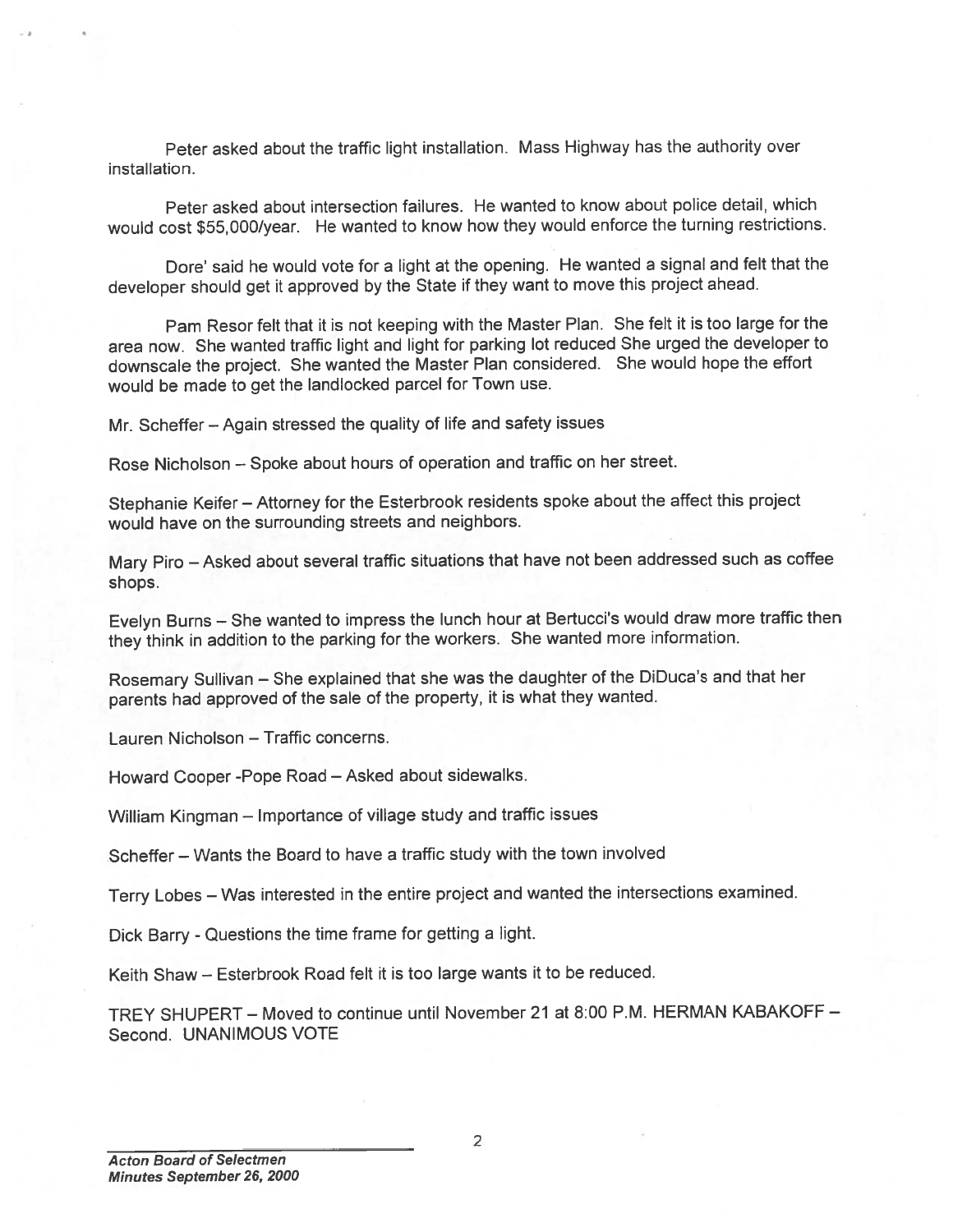## SELECTMEN'S BUSINESS

Permission to Obstruct/Destruction — <sup>296</sup> School Street -. HERMAN KABAKOFF — Moved to approve with conditions — PAM HARTING-BARRAT — Second. UNANIMOUS VOTE

ARRT —Don was asked about the steering committee and appointment. Roland has been working with them and all are comfortable. Don suggests we move forward. PETER ASHTON — Moved to move forward with the project. TREY SHUPERT — Second UNANIMOUS VOTE.

Peter talked about the activities of the financial task force for the schools.

2020 – The next meeting is November  $1<sup>st</sup>$  at 6:30 at the Senior Center

Girl Scout Gold Award — Pam to handle

October 30 Special Town Meeting - Trey suggested AB Reg. High School. HERMAN KABAKOFF — Move to approve with Trey's comments — PETER ASHTON — Second. UNANIMOUS VOTE

Cable License Transfer — Dore' spoke about the process of the transfer from cablevision to AT&T. Herman asked about the committee's recommendation. They recommend. PETER ASHTON — Moved to approve the Transfer to AT&T. TREY SHUPERT — Second. UNANIMOUS VOTE

Peter talked about the activities of the financial task force for the schools.

2020 – The next meeting is November  $1<sup>st</sup>$  at 6:30 at the Senior Center

Site Plan Special Permit - 11118198-366 — Assisted Living — TREY SHUPERT — Move to approve the amendments as indicated in the Correspondence submitted. PETER ASHTON Second. UNANIMOUS VOTE

## CONSENT

TREY SHUPERT - Moved to approve — PAM HARTING-BARRAT- Second. UNANIMOUS VOTE.

#### TOWN MANAGER'S REPORT

#### EXECUTIVE SESSION

TREY SHUPERT - MOVED TO GO INTO EXECUTIVE SESSION FOR COLLECTIVE BARGAINING - ONLY TO ENTER INTO REGULAR SESSION TO ADJOURN, PAM HARTING-BARRAT- Second UNANIMOUS VOTE ROZ

Blerk 10/24/1<br>Christine Joyce Joyce

Acton Board of Selectmen Minutes September 26, 2000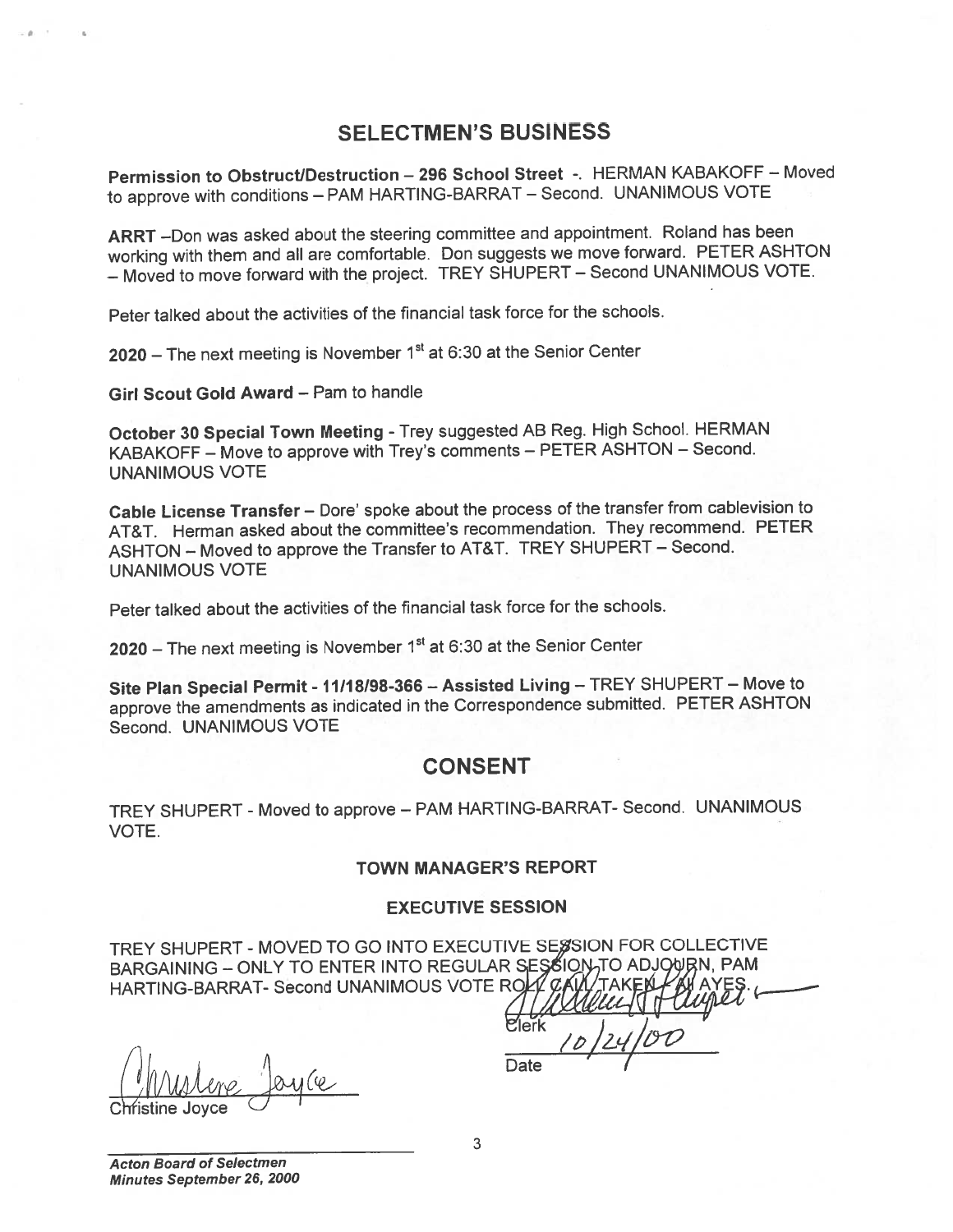September 22, 2000

TO: Board of Selectmen

FROM: F. Dore' Hunter, Chairman

SUBJECT: Selectmen's Report

# AGENDA SEPTEMBER 26, 2000 7:30 PM. in Room 204

## I. CITIZEN'S CONCERNS

# II. PUBLIC HEARINGS & APPOINTMENTS

- 1. 7:35 TRANSFER OF LOCATION WINE CASK CELLARS —50 POWDER MILL RD Enclosed <sup>p</sup>lease find Transfer Documents and staff comment for Board action.
- 2. 7:55 SITE PLAN #8125/00-373, SPECIAL PERMITS BROOK SIDE SHOPS Enclosed <sup>p</sup>lease find materials for Board review.

## III. SELECTMEN'S BUSINESS

3. PERMISSION TO OBSTRUCT/DESTRUCTION — <sup>296</sup> SCHOOL STREET. Enclosed <sup>p</sup>lease find Mr. Harley's reques<sup>t</sup> to allow and <sup>p</sup>lanter and mailbox in the Public Way as well as staff comment for Board action.

4. ARRT — Enclosed <sup>p</sup>lease find correspondence from Town Planner regarding the Appointment to the ARRT Steering Committee and the signing of the Inter-Municipal Agreement.

5. GIRL SCOUTING GOLD AWARD — KATHLEEN NIPLE —Gold Award Ceremony on October 1<sup>st</sup> for Board Assignment.

6. OCTOBER 30, <sup>2000</sup> SPECIAL TOWN MEETING — Enclosed <sup>p</sup>lease find <sup>a</sup> copy of the propose<sup>d</sup> Ballot Question for Board approval.

7. CABLE LICENSE TRANSFER FROM CABLEVISION TO AT&T — Atty. Solomon will be Fedexing materials to your home on Saturday in the subject regard.

8. SITE PLAN SPECIAL PERMIT - 11/18/98-366 ASSISTED LIVING PROJECT -Enclosed <sup>p</sup>lease find materials from the Building Commissioner for Board action.

#### 9. OTHER BUSINESS

## IV CONSENT AGENDA

1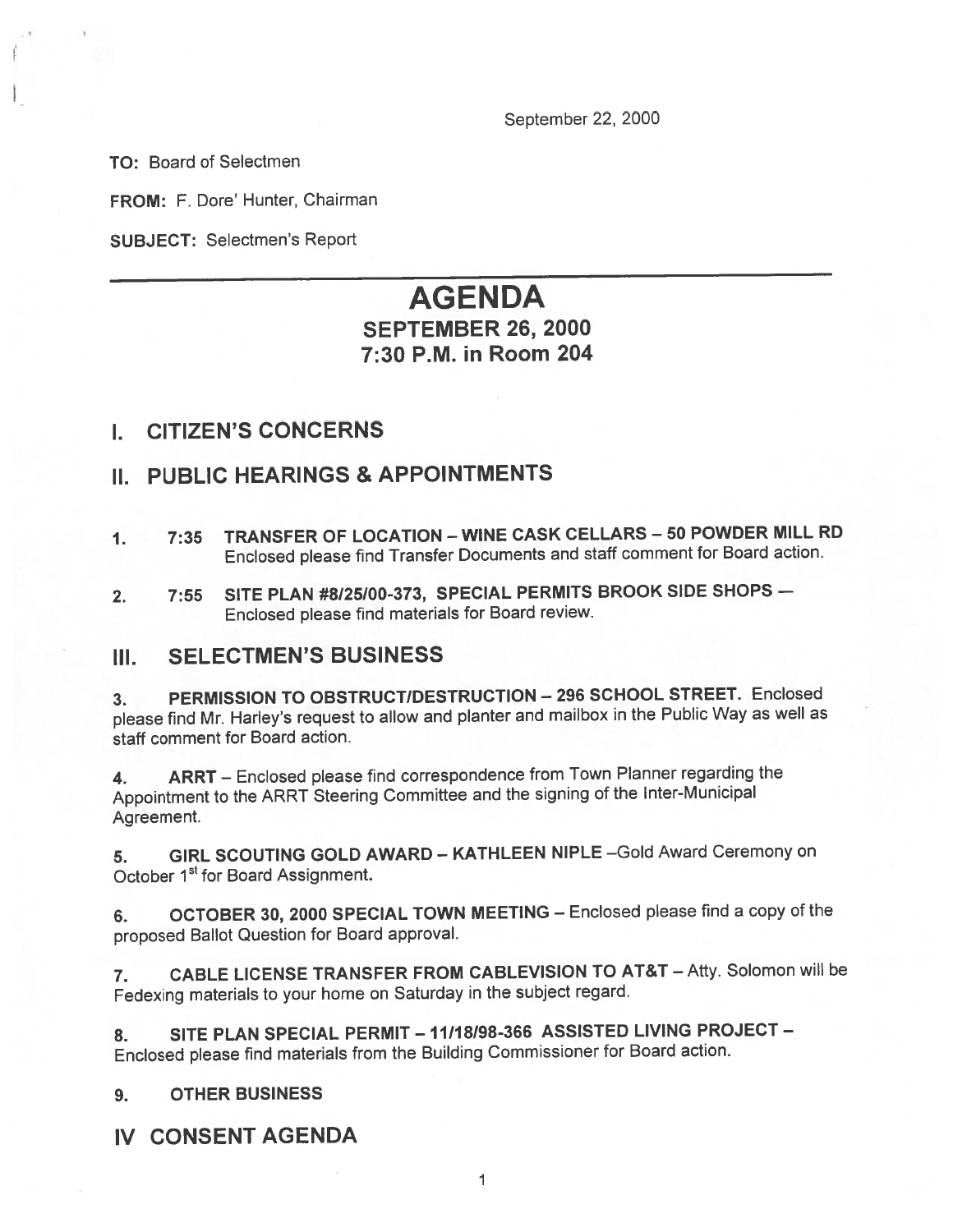10. ACCEPT MINUTES — Enclosed <sup>p</sup>lease find minutes of June 29, <sup>2000</sup> for Board acceptance.

11. THANKSGIVING EVE BONFIRE — Enclosed <sup>p</sup>lease find materials for Board review and action.

12. COA COMMITTEE APPOINTMENT — Enclosed <sup>p</sup>lease find Mr. McQueen's Citizen Resource Sheet and VCC Recommendation for his appointment as <sup>a</sup> Full member with <sup>a</sup> term to expire 6/30/01 for Board action.

13. COA COMMITTEE APPOINTMENT — Enclosed <sup>p</sup>lease find Ms. Ellis's Citizen Resource Sheet and VCC Recommendation for her appointment as and Associate Member with <sup>a</sup> term to expire 6/30/01 for Board action.

## V. TOWN MANAGER'S REPORT

## 14. There will be <sup>a</sup> need for an Executive Session

### VI. EXECUTIVE SESSION

### ADDITIONAL INFORMATION

Enclosed <sup>p</sup>lease find additional correspondence that is strictly informational and requires no Board action.

#### FUTURE AGENDAS

To facilitate scheduling for interested parties, the following items are scheduled for discussion on future agendas. This IS NOT <sup>a</sup> complete Agenda.

October 10 - Planning Oversight - Private Way snow plowing vote October 24 — Nov. <sup>7</sup> at 8:00 pm due to election activities Nov. 21 Dec. 5 Dec. 19

#### GOALS 2000-2001

- 1. HDC Bylaw review. (Dote/Herman)
- 2. To obtain facilities plan and bring to Fall Town Meeting. (Dore')
- 3. Develop <sup>a</sup> policy regarding appointments. Get the non-groups organized and regularization of non-charter committees. (Dote').
- 4. Determine future of Vaillancourt House <sup>17</sup> Woodbury Lane. (Herman)
- 5. Expect Board to follow school construction. Dote' will continue the oversight of the building (Dote')
- 6. Robbins Mills Contingent on override is affirmation that the Manager will have review. (Trey)
- 7. Implementation of the Bennett report, that it should be reviewed and implemented. (Dote')
- 8. Revisit the 2020 process and review make-up and consider expand or reduce the membership. (Peter)
- 9. Provide looking at salary levels in the organization, include liaison with Personnel Board (Trey /Peter)
- 10. Review Board of Health duties to expan<sup>d</sup> its role so it becomes <sup>a</sup> more visible department. (Pam)
- 11. Formulate charge and suggested membership list for <sup>a</sup> "Long Range Planning Committee" (Ashton):